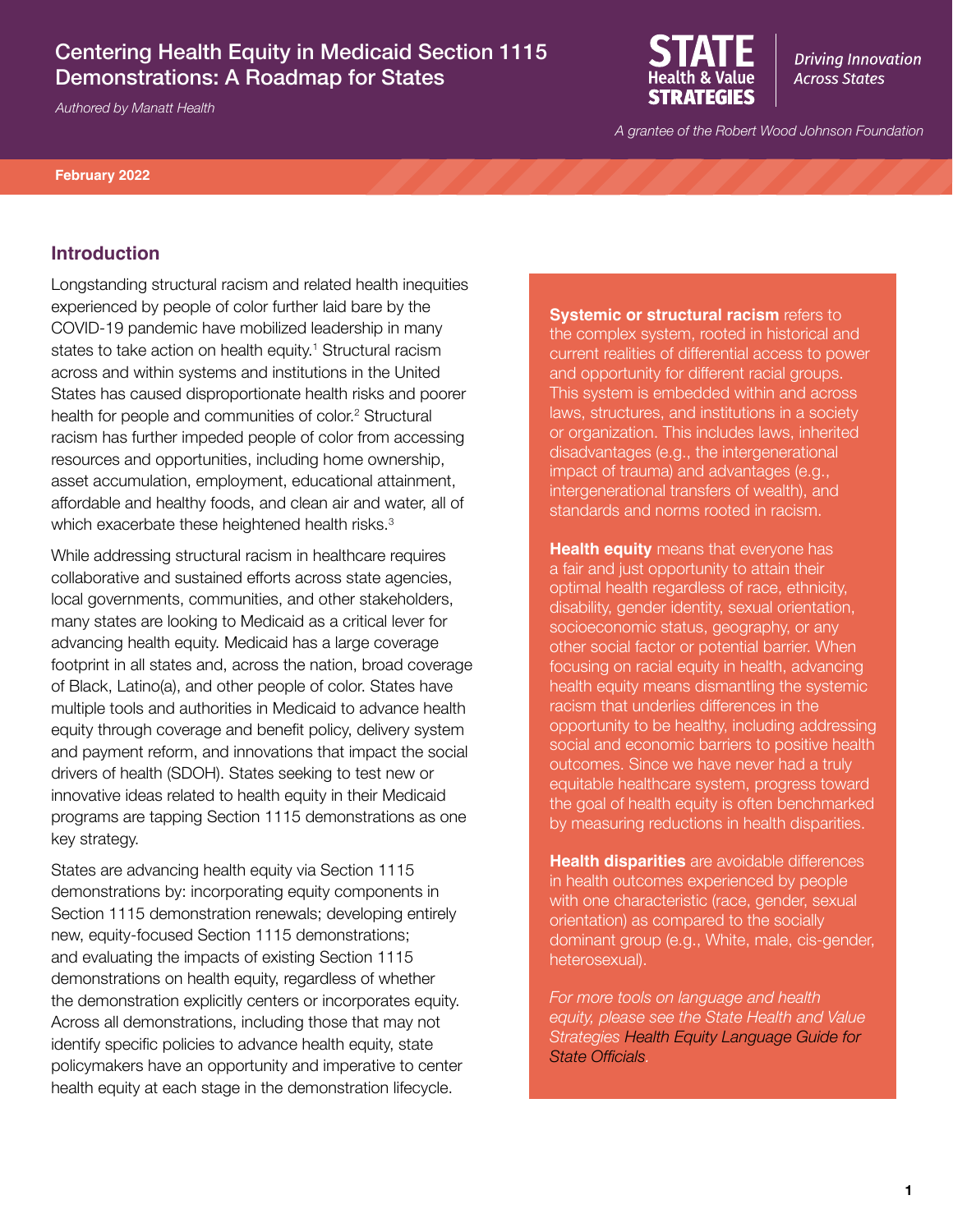This issue brief examines Medicaid's role in promoting health equity and describes ways states can center and advance health equity and address structural racism through each Section 1115 demonstration lifecycle stage, which include planning, implementation and monitoring, and evaluation. A companion issue brief, *[Centering Health Equity](https://www.shvs.org/wp-content/uploads/2022/02/Companion-Document-Demonstrations-Health-Equity-Strategies-final.pdf)  [in Medicaid: Section 1115 Demonstration Strategies](https://www.shvs.org/wp-content/uploads/2022/02/Companion-Document-Demonstrations-Health-Equity-Strategies-final.pdf)*, provides insights into specific, innovative policies to advance health equity that states can implement through Section 1115 demonstrations. The insights and recommendations found in both documents are informed by recent interviews with federal and state policymakers, as well as secondary research and analysis.

# **Role of Medicaid in Advancing Health Equityi**

Medicaid is an important lever for advancing health equity because of the size, scale, and demographics of its coverage footprint. Medicaid covers more than 80 million individuals,<sup>4</sup> accounts for almost one fifth of national health expenditures,<sup>5</sup> and is the single largest payer in many states. Medicaid covers nearly half of all births in the United States,<sup>6</sup> nearly one in two children,<sup>7</sup> and over half of total institutional and community-based long-term care costs.<sup>8</sup> The racial and ethnic composition of Medicaid programs varies by state. However, people of color are disproportionately represented in the Medicaid program nationally and in many states. Black, Latino(a), and other people of color represent almost two-thirds of all Medicaid enrollees,<sup>9</sup> though they constitute less than half of the U.S. population.10 As a result, Medicaid is a critical tool for addressing racial and ethnic health inequities in access, quality of care, and outcomes in healthcare. While states vary in their thinking about the relationship between the Medicaid program and health equity, many are evaluating how to reduce structural inequities that disproportionately impact people of color within their Medicaid programs, and considering how they might use Medicaid to address longstanding health inequities across their populations.

States have a range of Medicaid administrative and legal authorities to advance health equity priorities. Not all pathways and legal authorities apply to all state strategies and multiple mechanisms are needed to advance health equity. Key Medicaid administrative authorities include:

- **• State regulation**, which can be used to implement, interpret, or further define Medicaid policies, procedures, and requirements.
- **• Managed care contracts**, which set the terms between the state Medicaid program and managed care organizations (MCOs) for the delivery of services to members, and which allow states to legally require or encourage MCOs to perform certain activities.11

Key Medicaid legal authorities include:

- **• State Plan authority,** which defines the scope of services covered for Medicaid enrollees, provider payment rates (in fee-for-service), and administration, consistent with permissible options and flexibility available under federal law.
- **• Section 1915 waivers**, which are specialized waivers that add to the options otherwise available to states to provide long-term care services and supports in home and community-based settings, rather than in nursing homes or other institutional settings.
- **• Section 1115 demonstrations**, which allow states to use Medicaid funds for initiatives and services that extend beyond Medicaid benefits available and otherwise allowable through the State Plan or other federal authorities.

i The authors note that while this issue brief is focused on racial and ethnic health disparities and inequities in Medicaid, and 1115 demonstration considerations related to addressing them, structural inequities and related health disparities also exist for individuals of various genders, sexual orientations, disability status, economic status, immigration status, and geography.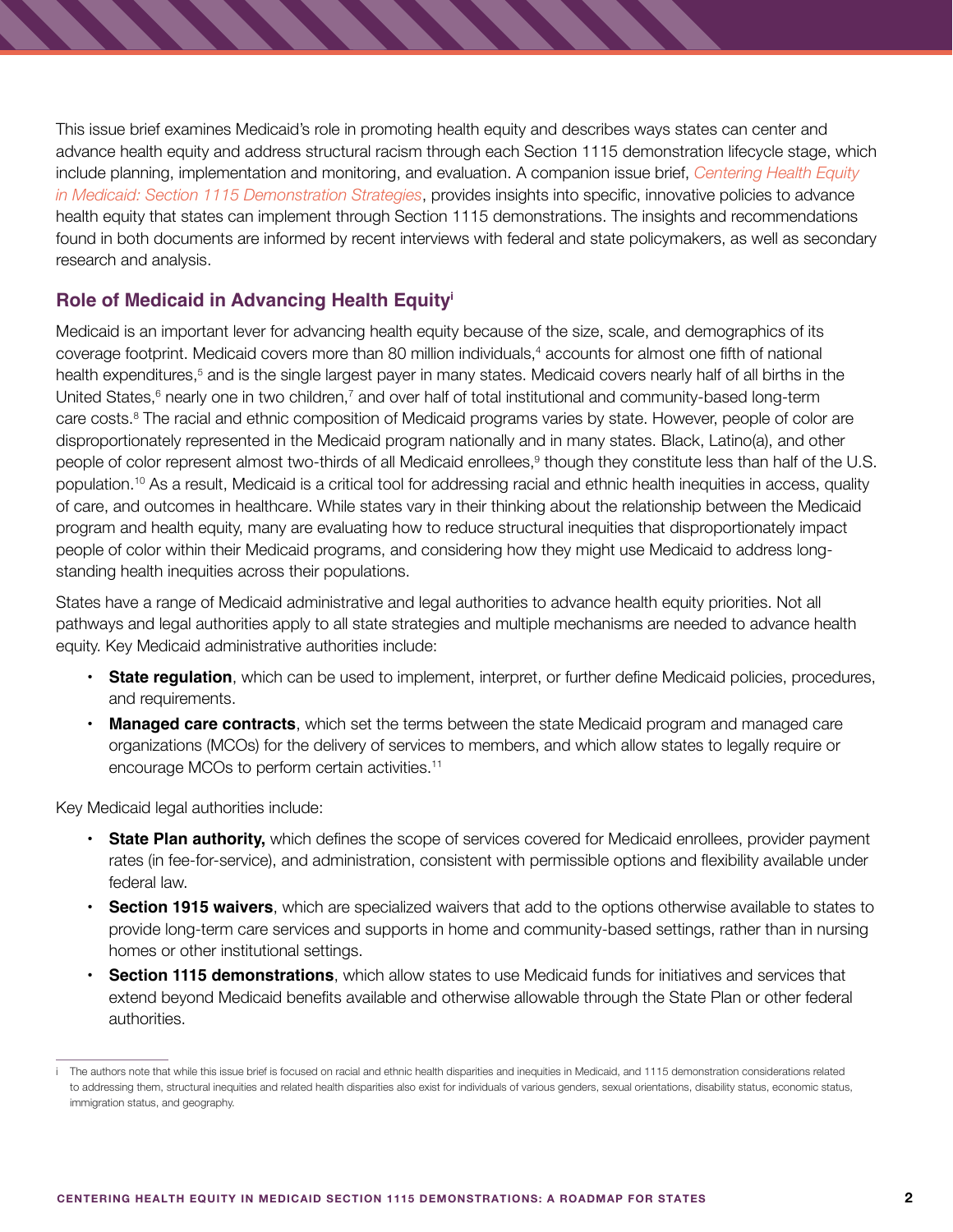Section 1115 of the Social Security Act permits states to waive certain Medicaid statutory requirements through demonstration projects that test innovative policies in Medicaid. Demonstrations must be approved by the Secretary of Health and Human Services, who must determine the demonstration "furthers the goals of the Medicaid program" and is budget neutral to the federal government—meaning that the demonstration costs no more than what expenditures would have been absent the demonstration. States use Section 1115 demonstrations to test a range of new policies, including Medicaid managed care, delivery system and payment reform initiatives, and eligibility or benefit design features.12 Section 1115 authority is a powerful tool that states can use to advance health equity, in combination with other authorities, including through policy and expenditure authority related to eligibility, benefit design, affordability, and payment and delivery system reform. For any policy innovation, states have the opportunity to implement strategies that center and advance health equity at each stage of the Section 1115 demonstration lifecycle: planning, implementation and monitoring, and evaluation. Using this staged framework, states can center and advance equity from the conceptualization to the design and execution of Section 1115 demonstrations.

The effectiveness of the design and implementation of Section 1115 demonstrations to advance health equity is predicated upon partnership and communication with those directly impacted. States are increasingly recognizing that true community engagement is not simply a "check the box" step in demonstration development and implementation, but rather a critical and sustained partnership with the community to design, implement, and evaluate innovative policy to advance health equity. "Community" in this context is defined as individuals enrolled in or eligible for the Medicaid program and their families and caregivers, with an emphasis on those people most impacted by inequities and proposed Medicaid policies to address those inequities. "Community" also extends to community-based providers, trusted advocates, and messengers (e.g., consumers, local providers of health and social services, faith leaders, other community-based organizations, and community leaders). Meaningful community engagement requires state Medicaid agencies to build trust, transparency, and capabilities to develop continuous and sustained partnerships and bi-directional communication with these critical stakeholders. States have not historically exhibited these skills and capacity, meaning success relies upon sustained investment of time and financial resources to develop and grow these capabilities. As the Oregon Health Authority states in its framework to advance health equity: "While conducting community and stakeholder engagement is important, it is critical to consider to whom are we listening, for what purpose the engagement happens, for whom is the engagement meaningful, and what action is taken with the information gathered."13

## **Roadmap to Center Health Equity Through the Section 1115 Demonstration Lifecycle**

| Roadmap to Center Equity Through the Section 1115 Demonstration Lifecycle                     |
|-----------------------------------------------------------------------------------------------|
| 1.0. Strategies to Center Health Equity in 1115 Demonstration Planning and Design             |
| 1.1. Use Data-Driven Analysis to Identify Health Equity Priorities                            |
| 1.2. Identify Policies to Address Health Equity Priorities                                    |
| 1.3. Identify Policies that Require 1115 Demonstration Authority                              |
| Engage Community Stakeholders in Planning and Design                                          |
| 2.0. Strategies to Center Health Equity in 1115 Demonstration Implementation and Monitoring   |
| 2.1. Ensure that the Implementation Team Understands Health Equity Goals of the Demonstration |
| 2.2. Center Health Equity in Demonstration Implementation and Monitoring Protocols            |
| Engage Community Stakeholders in Implementation and Monitoring                                |
| 3.0. Strategies to Center Health Equity in 1115 Demonstration Evaluation                      |
| 3.1. Center Health Equity in Demonstration Evaluation Design                                  |
| 3.2. Invest in Data Needed to Evaluate Health Equity and Disparities in Medicaid              |

*Engage Community Stakeholders in Evaluation*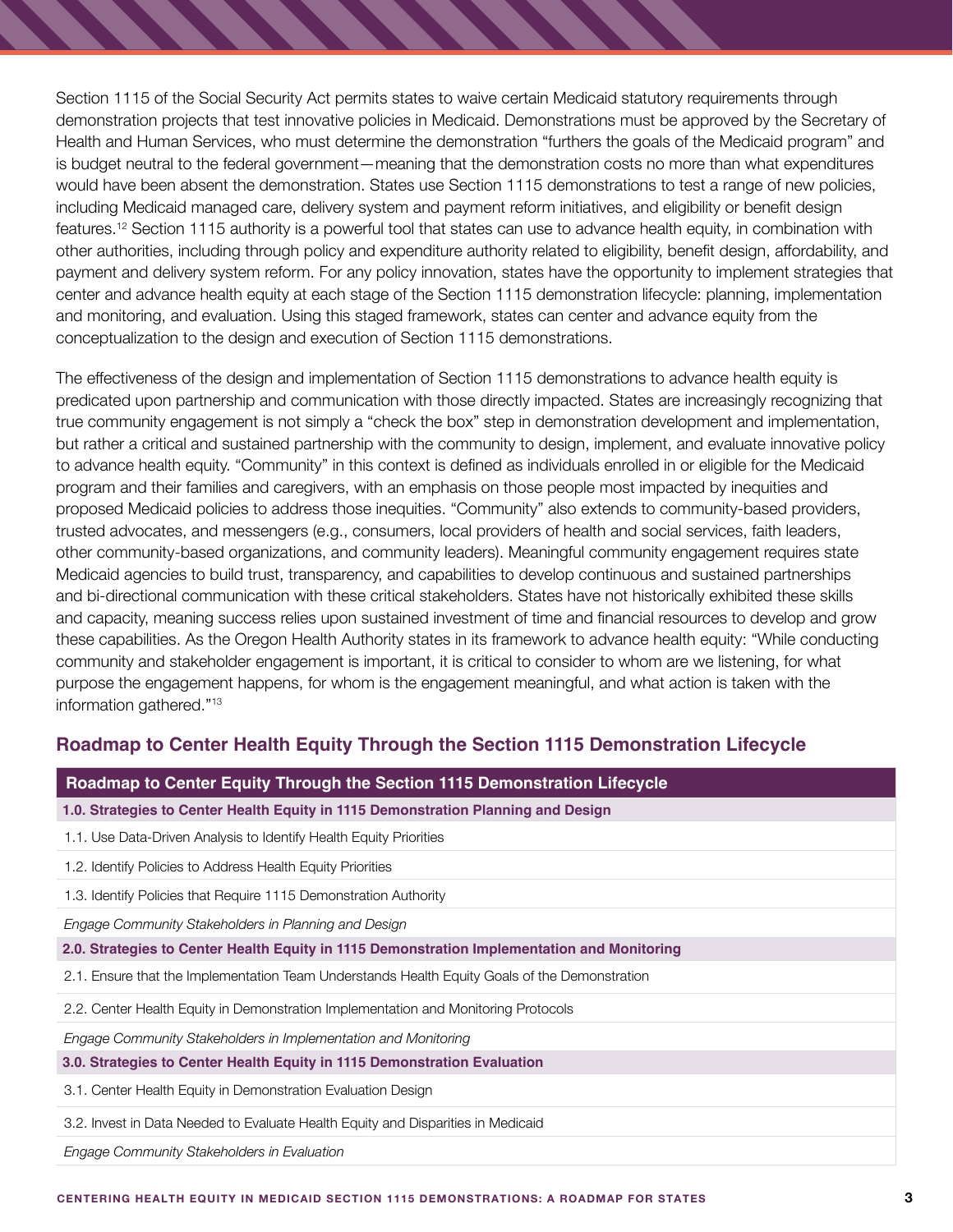## **1.0. Strategies to Center Health Equity in 1115 Demonstration Planning and Design**

Early planning can help states implement focused policy solutions that best address the needs of Medicaid enrollees. In partnership with communities, states can assess and prioritize health inequities experienced by Black, Indigenous, Latino(a), and other people of color using available data; craft strategies to address their health equity priorities; and determine how to best use Medicaid to advance those strategies, whether though Section 1115 demonstrations or other legal authorities.

#### **Strategy 1.1. Use Data-Driven Analysis to Identify Health Disparities and Establish Equity Priorities**

States must be able to identify disparities and understand the underlying issues confronting Medicaid enrollees of varied racial and ethnic backgrounds in terms of coverage, access, quality, and health outcomes, as well as SDOH that influence health and wellbeing. Data-driven analysis early in the planning process will provide insights on the magnitude and scale of the health inequities observed across a Medicaid population—by race, ethnicity, gender, age, geography, and other factors—allowing the state to prioritize issues and shape actionable responses. Recognizing current data limitations, investments by states and the federal government to improve the quality of Medicaid and human services data will further enhance the ability of Medicaid agencies and their community partners to identify and set these priorities.

States can use data-driven analysis to measure disparities experienced by Black, Indigenous, Latino(a), and other people of color enrolled in their Medicaid programs, indicate potential systemic issues driving observed disparities, and prioritize strategies for addressing them in collaboration with the community, including defining specific actions and setting clear and measurable timelines and goals. Nationally, there are a wide range of observed disparities between people of color and non-Hispanic White individuals across coverage, access, quality of care, and health outcomes. For example:

- **• Coverage and Access:** Nationally, uninsured rates for the nonelderly were highest among people of color in 2019; the uninsurance rate was 22 percent for people who are American Indian/Alaska Native, 20 percent for people who are Latino(a), and 11 percent for people who are Black, compared to only 8 percent for people who are non-Hispanic White.14
- **• Quality of Care:** Across about 40 percent of quality measures focused on person-centered care, patient safety, healthy living, effective treatment, and care coordination, individuals who are Black or American Indian/Alaska Native were shown to have received worse care than those who are non-Hispanic White.15
- **• Outcomes:** Women who are Black or American Indian/Alaska Native have higher rates of pregnancyrelated deaths compared to women who are non-Hispanic White; and infants born to Black, Latino(a), and other people of color are at higher risk for mortality compared to those born to non-Hispanic White women.<sup>16</sup>

States can use existing Medicaid administrative and clinical data to identify disparities—though they often confront data limitations in doing so. Lack of investment in data collection and sharing by states and the federal government has resulted in race, ethnicity, and language (REL) data gaps related to obtaining REL data that are complete, accurate, and consistently collected. States may enhance REL data collection by requiring standardized acquisition through Medicaid and human services programs and related contractors (e.g., Medicaid managed care plans); providing training for state and county workers, and other organizations and staff on the ground working to collect REL data; developing educational materials and programming to help patients understand why the information is being collected and how it will be used; and supporting new data sharing arrangements across state agencies and with state or regional health information exchanges to support demographic data exchange. For example, Connecticut passed legislation requiring REL data collection to support the identification of disparities, and specifically required collaboration across consumer advocates, health equity experts, healthcare providers, and state agencies on the implementation and data sharing approach.<sup>17</sup> While states invest and build capacity for selfreported data, the gold standard for REL,<sup>18</sup> they may need to rely on other indirect methods on a time-limited basis, such as population-based REL imputation using other available individual-level information (e.g., address, surname,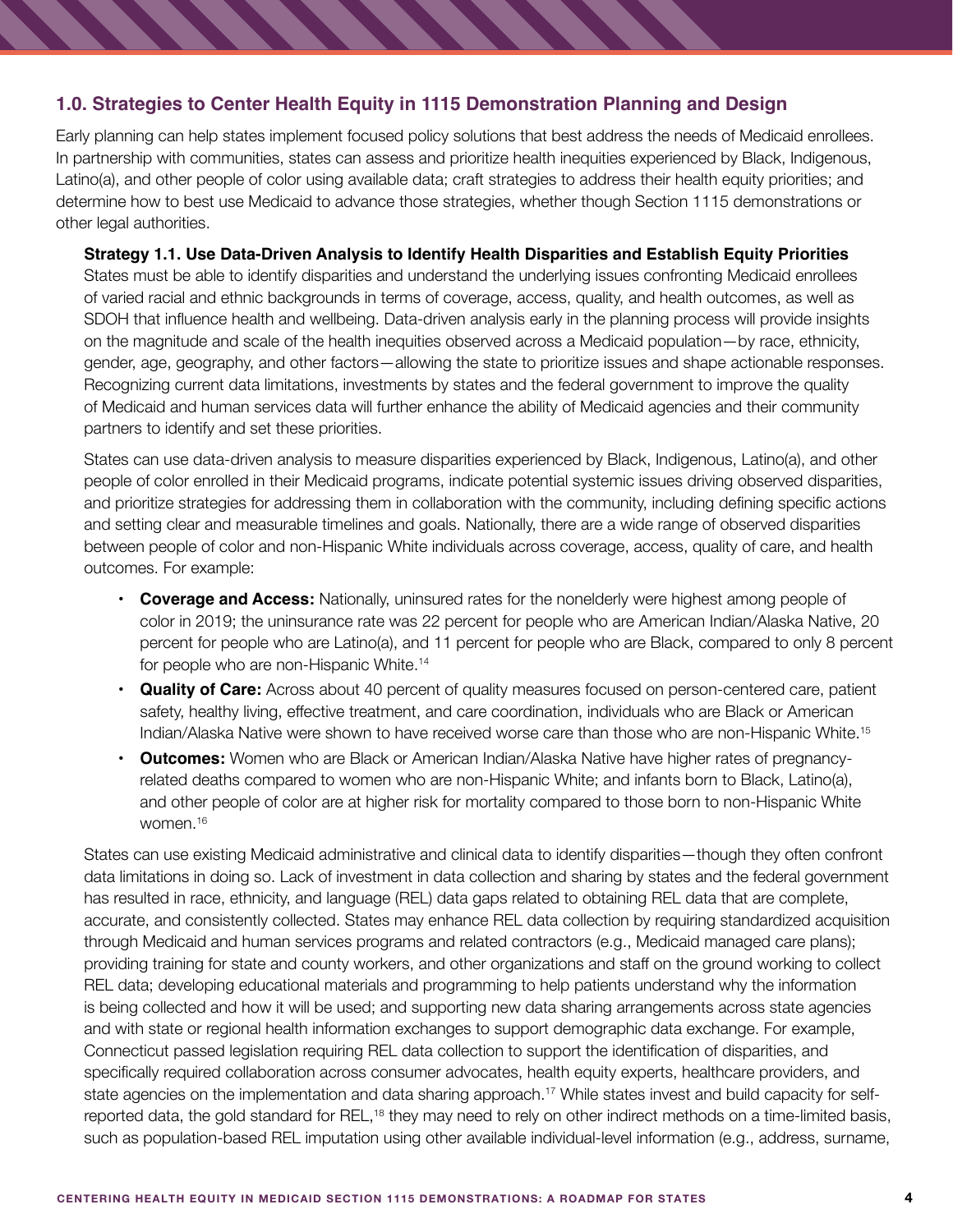familial relations) to, in aggregate, identify populations and areas with the most pressing needs. When identifying health equity priorities, states should also incorporate qualitative data from community members and communitybased organizations, drawn from focus groups and other forms of community outreach, to bring the perspective of the people being served, and understanding of the quantitative data through a lens other than the status quo, culturally dominant viewpoint.

In addition to healthcare access, quality, and outcomes data, states can collect and incorporate SDOH data sources that provide broader context around the social, economic, and environmental factors that influence health outcomes. Structural racism has resulted in divergent access to home ownership, asset accumulation, clean air and water, affordable and healthy foods, employment, and educational attainment among people of color. These SDOH are powerful influences on where and how individuals live and the health risks to which they are exposed. Many states are using their Medicaid programs to support whole person care, identifying barriers individuals may face to maintain their health—including where additional housing, transportation, employment, and food supports may be needed. Similar to data challenges around healthcare access, quality, and outcomes data, SDOH data is often limited and incomplete, and states have opportunities to enhance collaboration among agencies to improve this data. For example, California recently launched the "Data Exchange Framework," which seeks to address crossagency data sharing barriers, including barriers around social and economic data sharing.19

## **Strategy 1.2. Identify Policies to Address Health Equity Priorities**

Once states identify and prioritize the health inequities they intend to address, they can develop strategies and policies to address these issues. For example, if a state identifies significant disparities in rates of health insurance coverage among people of color, the state might consider expanding Medicaid eligibility or implementing coverage affordability initiatives broadly or in a targeted fashion (for more detail on these potential coverage opportunities through Section 1115 demonstrations, see the companion issue brief, *Centering Health Equity in Medicaid: Section 1115 Demonstration Strategies*). States could also streamline enrollment or renewal processes through targeted strategies that address barriers experienced by people of color. States that identify disparities in maternal and infant health outcomes might pursue policies to ensure people who are pregnant have access to full Medicaid benefits during pregnancy and the postpartum period. Specific strategies to identify and design policy solutions with a focus on equity include:

- Get a clear sense of the problem from all sources, putting a premium on the experience of the people who are most directly impacted.
- Identify best practices in responding to the health inequity or disparity from the literature or other state Medicaid programs.
- Structure demonstration design teams to include individuals with lived experience that reflect communities disproportionately impacted by health inequities.
- Solicit and incorporate community stakeholder perspectives in the design process.
- Collaborate with and eliminate silos across state agencies to ensure alignment between Medicaid and other state agency policies and implementation efforts (e.g., collaborate with Department of Housing when designing Medicaid policies to address homelessness).
- Design with an eye to monitoring and evaluation (i.e., think ahead to what successful implementation will look like and how it can be evaluated).

States have an imperative to use both quantitative and qualitative data to model potential health equity implications of policies—whether positive, negative, or neutral and regardless of whether potential policies are explicitly equityfocused. Such considerations include examining the projected timeframe for the Medicaid agency to accomplish demonstration goals, as well as the projected impacts of the policy on different population groups (e.g., stratified by race and ethnicity, rural versus urban geographies).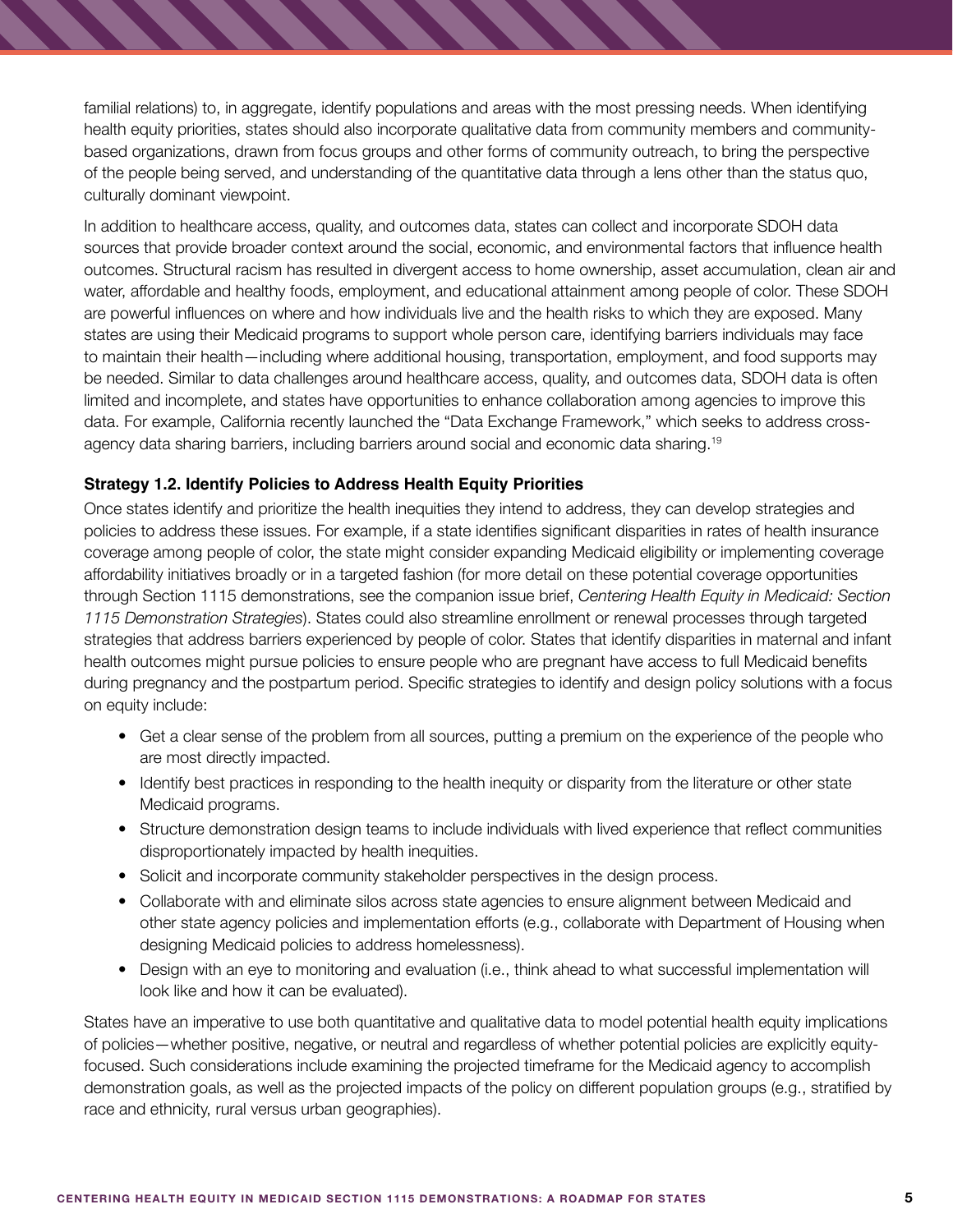## **Strategy 1.3. Identify Policies that Require 1115 Demonstration Authority**

After states determine their health equity priorities and identify potential policy solutions, they can determine the mechanism through which they will pursue those solutions (i.e., the authority by which they can implement changes). As part of this process, states will determine where Section 1115 demonstration authority is required to advance key policy approaches, and how these demonstrations will relate to and interact with other authorities that the state identifies to advance health equity priorities in Medicaid.

## **Engage Community Stakeholders in Planning and Design**

Beginning engagement and partnership with community members prior to the development of a Medicaid health equity strategy and designing an 1115 demonstration will promote equity-centered program design and community buy-in. Recognizing the challenges associated with obtaining meaningful stakeholder engagement, states should set aside ample time in the 1115 demonstration planning process to identify and engage a representative range of community members to review evidence of disparities in order to inform and deepen state policymakers' understanding of the causes and impacts of these disparities and to identify impactful and appropriate policy solutions. Through early and ongoing engagement, including bi-directional communication, states can build mutual trust with the community to support the development of more informed and effective policy solutions.

This type of engagement might be accomplished through small community forums organized in partnership with trusted community-based organizations, facilitated focus groups with consumers and providers, the formation of regional health equity community advisory groups (of consumers, local providers such as federally qualified health centers, and health and social service community organizations) or a combination of these engagement tactics. It is crucial for states to implement these types of engagement activities in a manner that facilitates participation, including holding meetings and focus groups after work and school hours, holding in-person meetings at convenient, community locations, providing technology for virtual participation, and, where appropriate, compensating community members for the time they devote to informing the state's health equity strategy. In demonstration concept papers and applications, states can reflect how they are leveraging meaningful community input to shape their Medicaid health equity strategies overall, and with respect to their particular demonstrations.

## **2.0. Strategies to Center Health Equity in 1115 Demonstration Implementation and Monitoring**

If policies to drive health equity are not implemented appropriately (e.g., with cultural sensitivity and humility, with a person-focused approach, informed by engagement with communities impacted by the policies), and monitored in real-time to gauge their impact, the demonstration may not achieve the policy goals set forth in the planning process. Key strategies to incorporate equity in implementation and monitoring of Section 1115 demonstrations include:

## **Strategy 2.1. Ensure that the Implementation Team Understands the Health Equity Goals of the Demonstration**

Often, the Medicaid agency team working on demonstration design and planning is different than the team charged with implementation. Strategies to facilitate effective implementation of Section 1115 demonstrations to advance equity include:

- Ensuring the implementation team is included in demonstration design conversations and brought along in the planning process so that implementers understand the emphasis on equity, rationale for specific design features, and can provide critical input regarding the feasibility of certain elements (e.g., collection of particular data points or assigning necessary reimbursement codes).
- Structuring implementation teams to include individuals with lived experience reflecting communities disproportionately impacted by health inequities to the extent possible.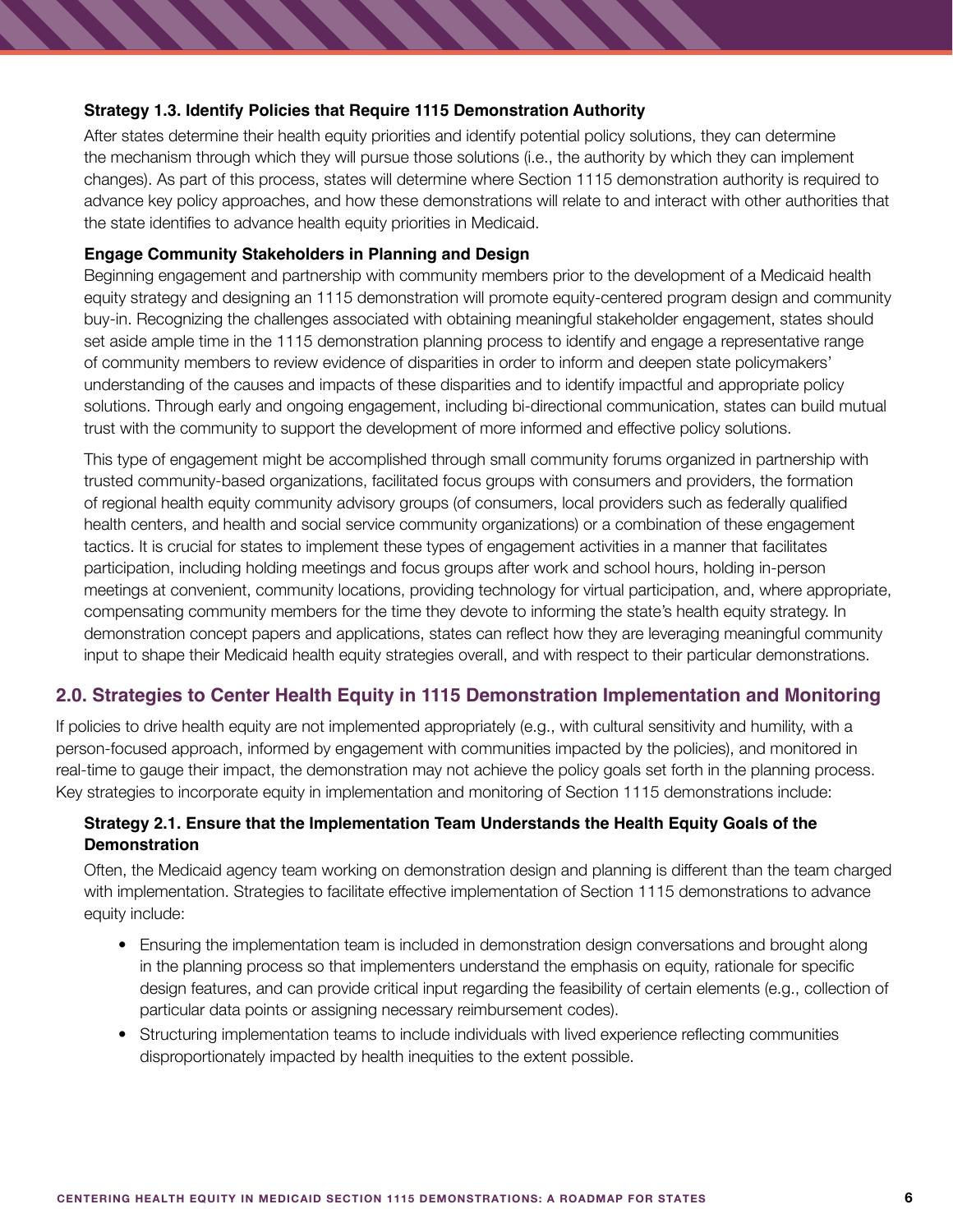### **Strategy 2.2. Center Health Equity in Demonstration Implementation and Monitoring Protocols**

In addition to the Section 1115 demonstration's Special Terms and Conditions (STCs), the Centers for Medicare & Medicaid Services (CMS) requires that states provide additional detail regarding their implementation and monitoring approaches through separate implementation protocols or plans.<sup>20</sup>

Implementation protocols include operational detail around key program features, including operational design decisions, steps for and approach to ensuring implementation readiness, strategies for communicating new policies to Medicaid enrollees, and timelines for meeting milestones associated with the policies, among other details. For example, a state implementing a new housing or employment support service through its demonstration would need to describe in detail how it would identify members who are eligible for and need the service, how the service will be defined, and what steps the state will take to develop these program details prior to implementation. The state may identify as a key implementation step engaging with community members who may require the service to inform the service definition and eligibility criteria, or consider how service definitions should differ for rural and urban populations. Ensuring that health equity considerations are embedded in these protocols, for waivers centered around health equity and those that address other policy priorities, will support successful implementation of demonstrations and achievement of the equity goals the state is trying to advance (and help the state avoid unintended, negative health equity impacts related to demonstration implementation).

Monitoring protocols outline the key metrics through which states will track demonstration progress toward implementation milestones and goals. An important purpose of monitoring 1115 demonstrations is to identify trends that suggest the need for course correction, including changes to demonstration policy or implementation approach to improve demonstration performance and protect enrollees. Demonstration monitoring metrics typically rely on Medicaid administrative data and can include information related to enrollment and eligibility, grievances and appeals, encounter and claims experience, and quality measures. Ensuring that health equity considerations are embedded into these protocols, both for waivers centered around health equity and those that address other policy priorities, is essential. This includes analyzing and reporting demonstration monitoring metrics by racial, ethnic, and language demographics to inform state and CMS understanding of whether demonstrations are achieving equity goals the state is trying to advance, or, conversely, potentially creating or exacerbating disparities in coverage, access, or quality. In the example of the state implementing a new housing or employment support benefit, racial and ethnic disparities in eligibility determinations for the new benefit may indicate policy or implementation problems that the state needs to correct.

### **Engage Community Stakeholders in Implementation and Monitoring**

States should maintain engagement with the community to inform implementation and monitoring of the demonstration. States can continue to hold forums and focus groups to get input on how programs should be implemented—including, as noted above, informing prerequisites for implementation, making program design decisions, such as eligibility criteria or services, and identifying monitoring metrics. Ongoing engagement with community members can also provide real-time and critical feedback on implementation—including challenges, successes, and problems that those impacted by the demonstration may be encountering. Indeed, this type of qualitative data gathering will be essential to correcting course if demonstrations are having unintended, adverse impacts. As part of these efforts, states may consider funding community-based organizations to track and report on demonstration implementation progress.

## **3.0. Strategies to Center Health Equity in 1115 Demonstration Evaluation**

Federal statute and regulation require states to develop approaches for evaluation of Section 1115 demonstrations to examine the impacts on members, providers, health plans, and states.<sup>21</sup> Given that efforts to center and advance health equity in Section 1115 demonstrations are relatively new, states and the federal government will be keenly interested in evaluating and assessing the impact of these demonstrations. As noted previously, centering health equity in demonstration evaluation is critical regardless of whether the demonstration or specific policy flexibilities put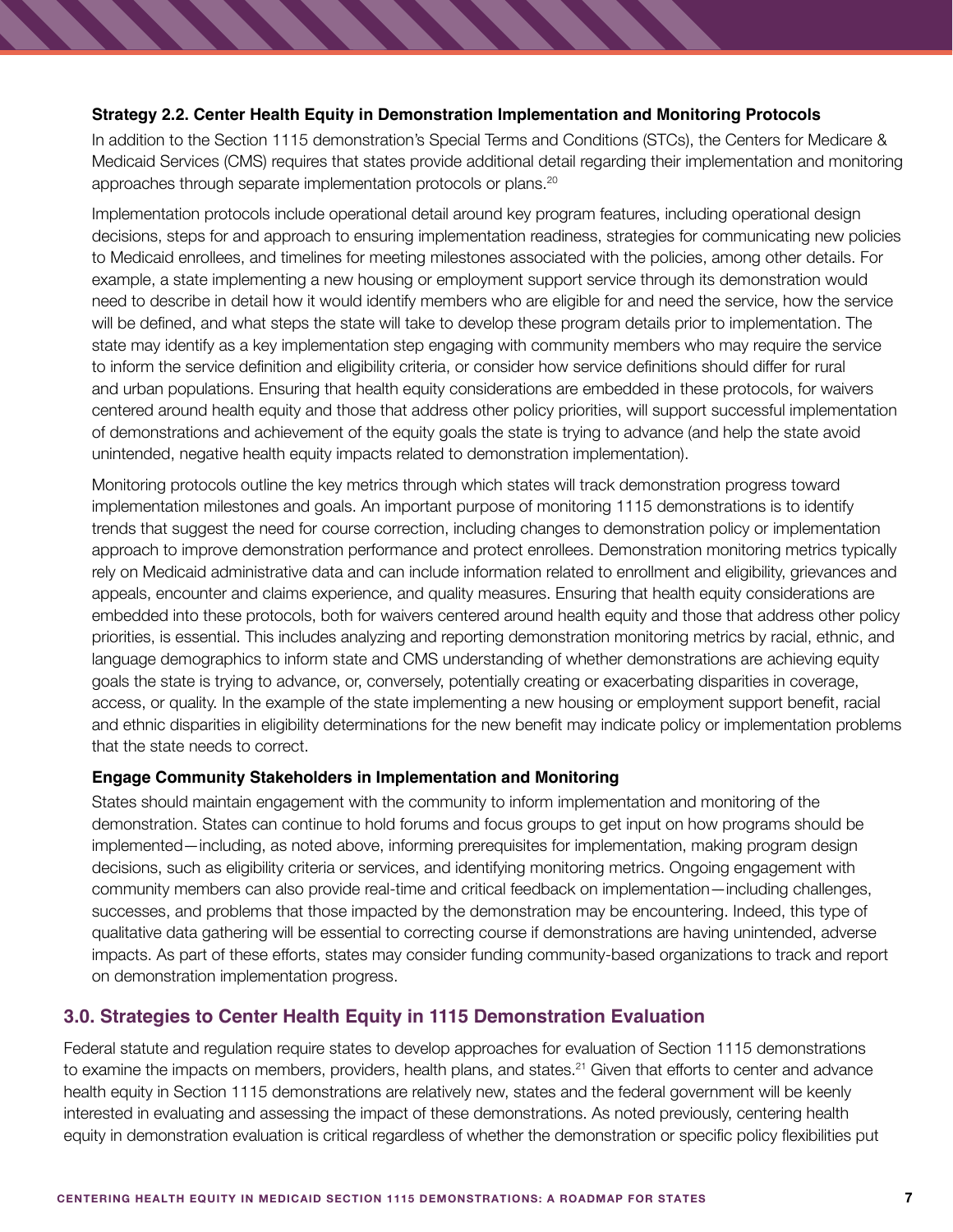forward are equity-focused. In equity-focused demonstrations, states can focus evaluation on the key question, "Is this demonstration accomplishing the goals and having the anticipated impact to reduce inequities?" In demonstrations focused on other areas, a guiding question could be, "How is this demonstration impacting different population groups stratified by race and ethnicity?" Key strategies to advance equity in Section 1115 demonstration evaluations include:

## **Strategy 3.1. Center Health Equity in Demonstration Evaluation Design**

States have a range of opportunities to center and incorporate health equity in Section 1115 demonstration evaluation design, including:

- Requiring state evaluation contractors to propose an evaluation methodology that incorporates health equity;
- Requiring evaluation contractors to have a team member or members who are expert in health equity and health disparities, including in evaluation design;
- Requiring evaluation contractors to have an evaluation team that is racially and ethnically diverse;
- Developing specific evaluation measures that measure progress against any equity specific demonstration hypotheses;
- Designing evaluation approaches that combine qualitative and quantitative data and information collection;
- Incorporating contingencies for course correction if a particular strategy is not having the intended impact or is harming a population (similar to a drug trial when drugs are pulled from the market if they are demonstrating harm to individuals); and
- Broadly sharing evaluation findings with state providers, managed care plans, plan enrollees and other stakeholders, as well as national audiences, to inform and improve future demonstration proposals and implementation practices.

### **Strategy 3.2. Invest in Data Needed to Evaluate Health Equity in Medicaid**

Data availability, completeness, and accuracy are barriers to evaluating the impact of demonstrations on health equity priorities. Many states lack complete, accurate, and standardized REL data to identify and evaluate solutions aimed at eliminating disparities. As a result, they must rely upon narrow and limited plan-and provider-based quality reporting or time-lagged surveys with data segmented by limited race and ethnicity classifications to gain insight into differences in outcomes.<sup>22</sup> States face challenges when relying on these data sources, due to incomplete data or use of methodologies that are implicitly biased. Half of Medicaid managed care plans lack race data for more than 50 percent of their membership, with ethnicity data even less available.<sup>23</sup> Measuring quality, evaluating service needs, or stratifying risk using incomplete or biased data sources will introduce or amplify underlying bias (e.g., absent other inputs, using existing claims data to determine future service needs amplifies bias, as non-Hispanic White patients have been prioritized in the health system over people of color and, as a result, have higher medical expenses and received more care than people of color).<sup>24</sup>

To ensure that demonstration evaluation (and monitoring) data can provide insights into health equity and disparity impacts, states will need to invest in improving data collection and reporting of REL data for program enrollees, and making that data available to evaluation researchers. In most states, this likely requires developing a thorough assessment of REL data gaps and developing a plan for addressing those gaps. Gap-filling strategies may include identifying new mechanisms for data collection, standardizing data collection across state health and human service programs, looking for opportunities to leverage federal race and ethnicity data sources, investing in new health information and data exchange infrastructure that allows for bi-directional communication (i.e., importing new race/ ethnicity data from other sources as it is available), and, as a last resort and interim approach, using data imputation strategies when patient reported data is not available. States should also assess and seek to reduce bias in existing data sources and methodologies, including by investing in training for those collecting and analyzing the data, as well as helping evaluators and program teams understand how bias may be influencing observed trends.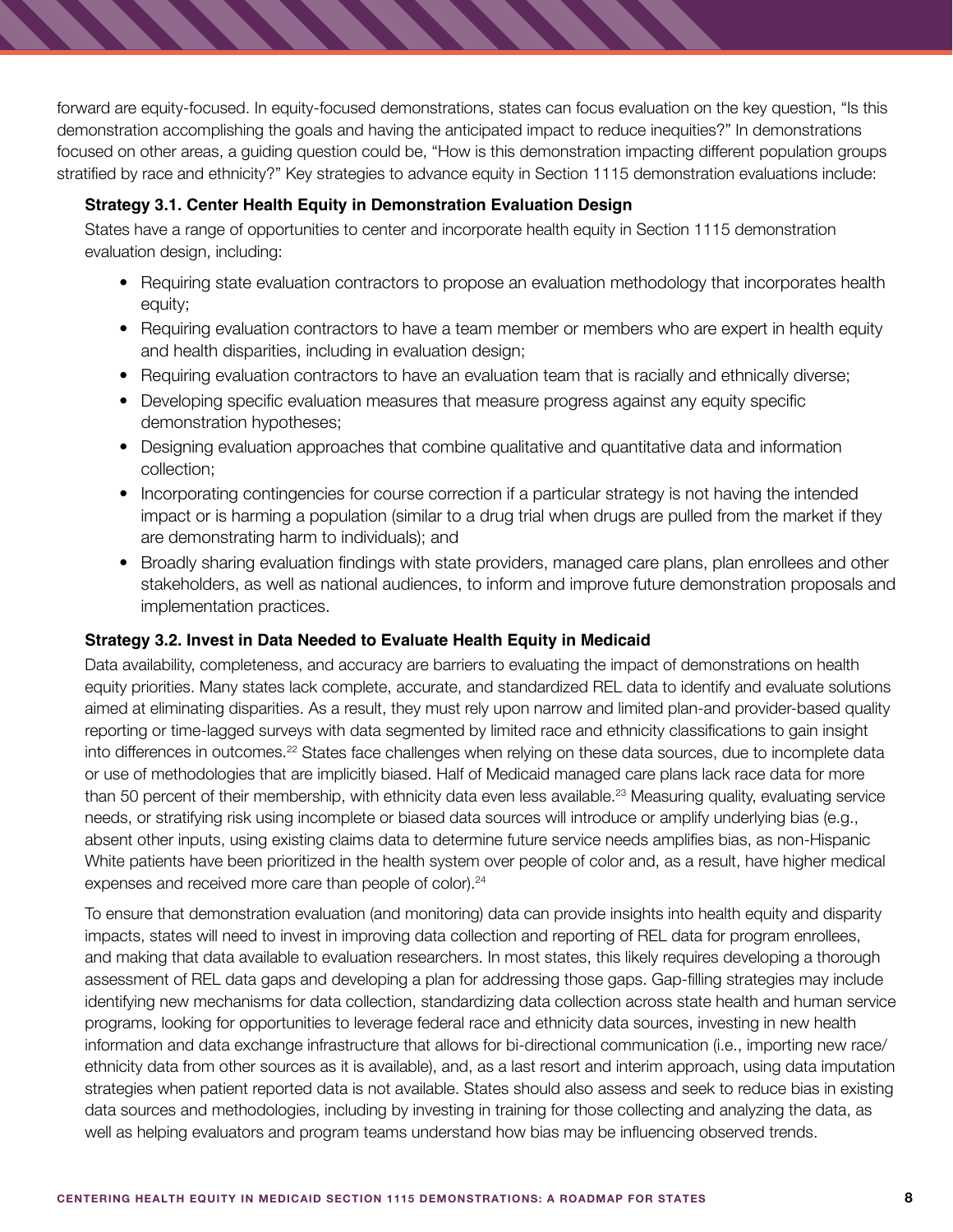### **Engage Community Stakeholders in Evaluation**

As in other stages of the demonstration lifecycle, evaluation design can and should include qualitative input from consumers, providers, and others impacted by demonstrations in addition to quantitative data collection and analysis. Qualitative data often provides the "how" or "why" behind quantitative reports. For example, if a Section 1115 demonstration included three strategies to address housing instability, and the evaluation report demonstrated a reduction in disparities, the qualitative stakeholder information would provide insight into which of the three strategies was most effective in closing this disparity and why. States could engage community-based organizations or require evaluation contractors to ensure sufficient qualitative feedback from the community.

## **Conclusion**

Section 1115 demonstrations are a powerful tool for states to advance health equity in Medicaid and across their populations. Demonstrations offer a broad range of flexibilities related to Medicaid eligibility, benefits, affordability, and payment and delivery system reform. Given these flexibilities, as well as the populations that Medicaid covers, Section 1115 demonstrations can be used to respond to health disparities and address health equity in a variety of ways. At the same time, innovative state demonstration policies—whether equity-focused or not—must be developed with an equity lens at every stage of the demonstration lifecycle.

As states make new efforts to center and advance health equity in Medicaid, including through 1115 demonstrations, the Biden administration will be a critical partner. CMS Administrator Brooks-LaSure has articulated six strategic pillars for CMS, including to "advance health equity by addressing health disparities that underlie our health system…[and] drive innovation to tackle our health system challenges…"25 CMS could accelerate its vision and strategic focus by issuing guidance on equity-related considerations and requirements for demonstrations. Such guidance could include specific equity-related goals, implementation considerations or monitoring metrics, similar to guidance on substance use disorder demonstration implementation, monitoring, and protocols released by CMS in 2017 and 2018.<sup>26</sup>

Additionally, as states seek to remedy historic underinvestment in certain communities, services, or providers to address health disparities, Section 1115 demonstration budget neutrality policy will likely limit states' options and flexibility for innovation. Throughout the demonstration negotiation process, CMS and the state develop estimates of what the state's Medicaid program would have cost without the waiver for the purpose of ensuring Medicaid costs with the demonstration will not exceed "without waiver" costs. These estimates act as a cap on total spending during the demonstration; in other words, states must generate savings in their Medicaid programs to "pay for" new demonstration spending. This requirement limits states' ability to innovate through Section 1115 demonstrations and make investments to address underlying structural inequities, particularly when a root cause of these structural inequities is underinvestment. States require fresh thinking and additional guidance from CMS related to budget neutrality considerations for equity-focused demonstrations.

For information on specific state innovations to advance health equity in Medicaid through Section 1115 demonstrations, see the companion issue brief, *[Centering Health Equity in Medicaid: Section 1115 Demonstration](https://www.shvs.org/wp-content/uploads/2022/02/Companion-Document-Demonstrations-Health-Equity-Strategies-final.pdf)  [Strategies](https://www.shvs.org/wp-content/uploads/2022/02/Companion-Document-Demonstrations-Health-Equity-Strategies-final.pdf).*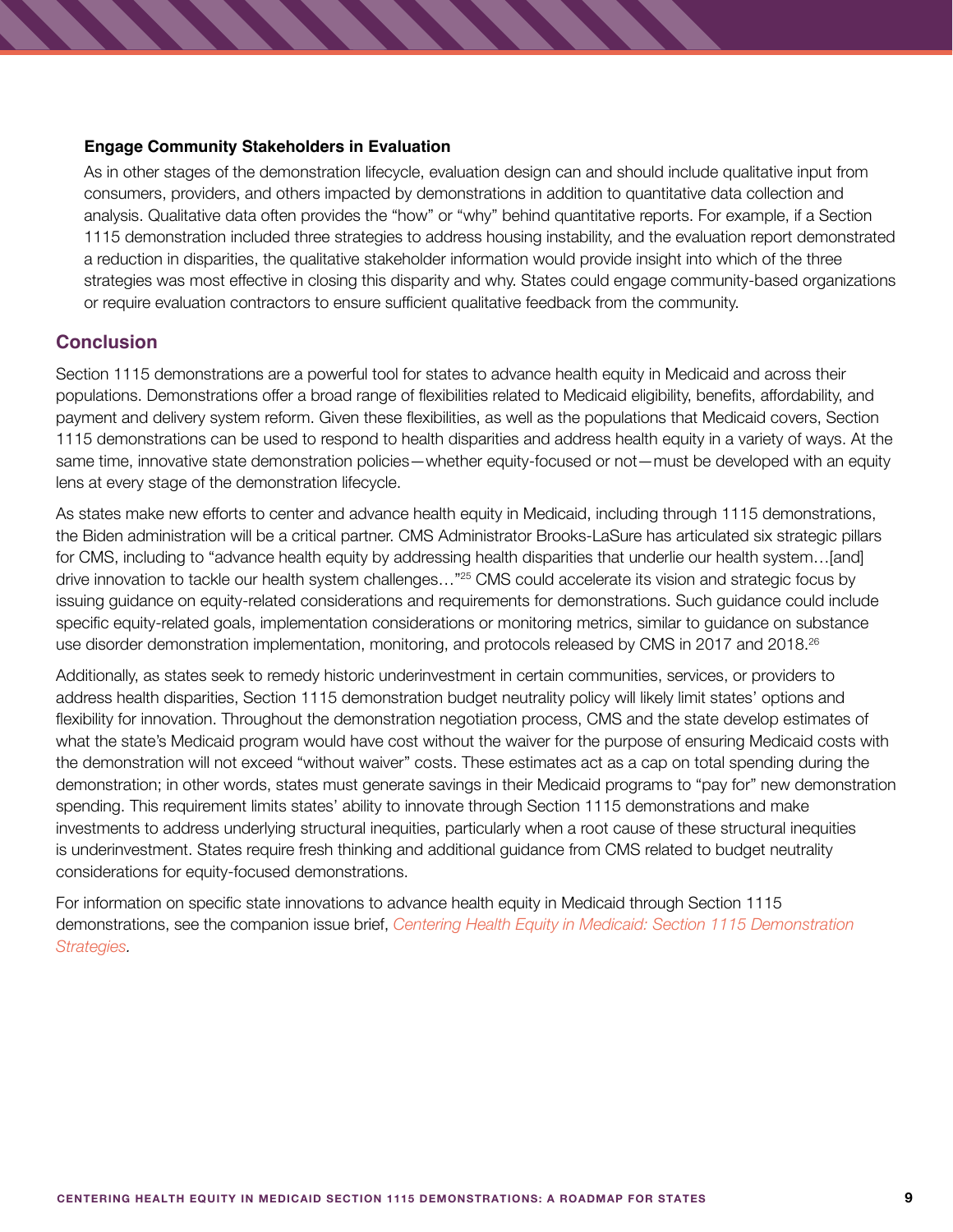# ENDNOTES

- 1.Manatt Health, "State Strategies for Overcoming Barriers to Advance Health Equity," State Health and Value Strategies, November 2020. Available at: <https://www.shvs.org/wp-content/uploads/2020/11/State-Strategies-for-Overcoming-Barriers-to-Advance-Health-Equity.pdf>.
- 2. T. Dwan Everette, D. Sathasivam, and K. Siegel, "Talking about Anti-Racism and Health Equity: Discussing Racism," State Health and Value Strategies, August 2021. Available at: <https://www.shvs.org/wp-content/uploads/2021/08/Talking-About-Anti-Racism-Health-Equity-1-of-3.pdf>.
- 3. T. Dwan Everette, D. Sathasivam, and K. Siegel, "Talking about Anti-Racism and Health Equity: Discussing Racism," State Health and Value Strategies, August 2021. Available at: <https://www.shvs.org/wp-content/uploads/2021/08/Talking-About-Anti-Racism-Health-Equity-1-of-3.pdf>.
- 4. Centers for Medicare and Medicaid Services, April 2021 Medicaid & CHIP Enrollment Data Highlights, April 2021. Available at: [https://www.medicaid.gov/](https://www.medicaid.gov/medicaid/program-information/medicaid-and-chip-enrollment-data/report-highlights/index.html) [medicaid/program-information/medicaid-and-chip-enrollment-data/report-highlights/index.html.](https://www.medicaid.gov/medicaid/program-information/medicaid-and-chip-enrollment-data/report-highlights/index.html)
- 5. Centers for Medicare and Medicaid Services, National Health Expenditures Fact Sheet, December 2020. Available at: [https://www.cms.gov/Research-Statistics-](https://www.cms.gov/Research-Statistics-Data-and-Systems/Statistics-Trends-and-Reports/NationalHealthExpendData/NHE-Fact-Sheet)[Data-and-Systems/Statistics-Trends-and-Reports/NationalHealthExpendData/NHE-Fact-Sheet](https://www.cms.gov/Research-Statistics-Data-and-Systems/Statistics-Trends-and-Reports/NationalHealthExpendData/NHE-Fact-Sheet).
- 6. Kaiser Family Foundation, "Medicaid Postpartum Coverage Extension Tracker," September 2021. Available at: [https://www.kff.org/medicaid/issue-brief/medicaid](https://www.kff.org/medicaid/issue-brief/medicaid-postpartum-coverage-extension-tracker/)[postpartum-coverage-extension-tracker/](https://www.kff.org/medicaid/issue-brief/medicaid-postpartum-coverage-extension-tracker/)
- 7. Manatt Analysis of (1) Centers for Medicare and Medicaid Services, April 2021 Medicaid & CHIP Enrollment Data Highlights, April 2021. Available at: [https://www.](https://www.medicaid.gov/medicaid/program-information/medicaid-and-chip-enrollment-data/report-highlights/index.html) [medicaid.gov/medicaid/program-information/medicaid-and-chip-enrollment-data/report-highlights/index.html](https://www.medicaid.gov/medicaid/program-information/medicaid-and-chip-enrollment-data/report-highlights/index.html) and (2) Children's Defense Fund, "The State of America's Children® 2021 Overview," accessed September 2021. Available at: [https://www.childrensdefense.org/state-of-americas-children/soac-2021-overview/](https://www.childrensdefense.org/state-of-americas-children/soac-2021-overview/ )
- 8. Kaiser Family Foundation, "Medicaid Home and Community-Based Services Enrollment and Spending," February 2020. Available at: [https://files.kff.org/](https://files.kff.org/attachment/Issue-Brief-Medicaid-Home-and-Community-Based-Services-Enrollment-and-Spending) [attachment/Issue-Brief-Medicaid-Home-and-Community-Based-Services-Enrollment-and-Spending](https://files.kff.org/attachment/Issue-Brief-Medicaid-Home-and-Community-Based-Services-Enrollment-and-Spending)
- 9. Kaiser Family Foundation, "Distribution of the Nonelderly with Medicaid by Race/Ethnicity," accessed September 2021. Available at: [https://www.kff.org/medicaid/](https://www.kff.org/medicaid/state-indicator/medicaid-distribution-nonelderly-by-raceethnicity/?curr) [state-indicator/medicaid-distribution-nonelderly-by-raceethnicity/?currentTimeframe=0&sortModel=%7B%22colId%22:%22Location%22,%22sort%22:%22asc%](https://www.kff.org/medicaid/state-indicator/medicaid-distribution-nonelderly-by-raceethnicity/?curr) [22%7D](https://www.kff.org/medicaid/state-indicator/medicaid-distribution-nonelderly-by-raceethnicity/?curr).
- 10. U.S. Census Bureau, "Quick Facts," accessed September 2021. Available at: <https://www.census.gov/quickfacts/fact/table/US/PST045219>.
- 11. For more information on state opportunities to leverage Medicaid managed care contracting to address health disparities and advance health equity, please see the following briefs published by State Health and Value Strategies: *"[Promoting Health Equity in Medicaid Managed Care: A Guide for States](https://www.shvs.org/wp-content/uploads/2021/09/Promoting-Health-Equity-in-Medicaid-Managed-Care_A-Guide-for-States.pdf)"* and *"[Medicaid](https://www.shvs.org/wp-content/uploads/2021/08/SHVS-MCO-Contract-Language-Health-Equity-and-Disparities_January-2022.pdf)  [Managed Care Contract Language: Health Disparities and Health Equity](https://www.shvs.org/wp-content/uploads/2021/08/SHVS-MCO-Contract-Language-Health-Equity-and-Disparities_January-2022.pdf)."*
- 12. P. Boozang, M. Lipson, N. Punukollu, "End-of-Term Retrospective on the Trump Administration's 1115 Waiver Priorities," Manatt Health, September 2020. Available at: [https://www.manatt.com/insights/newsletters/manatt-on-health-medicaid-edition/end-of-term-retrospective-on-the-trump-admin.](https://www.manatt.com/insights/newsletters/manatt-on-health-medicaid-edition/end-of-term-retrospect)
- 13. Oregon Health Authority, "A Framework and Action Plan to Support the Advancement of Health Equity in Oregon by the Health Care Workforce Committee," March 2021. Available at: [https://www.oregon.gov/oha/OEI/THWMtgDocs/HCWF%20Health%20Equity%20Framework%20Draft%20-%20Updated%20](https://www.oregon.gov/oha/OEI/THWMtgDocs/HCWF%20Health%20Equity%20Framework%20Draft%20-%20Updated%20March%202021.pdf) [March%202021.pdf.](https://www.oregon.gov/oha/OEI/THWMtgDocs/HCWF%20Health%20Equity%20Framework%20Draft%20-%20Updated%20March%202021.pdf)
- 14. Kaiser Family Foundation, Uninsurance Rates for the Nonelderly by Race/Ethnicity, 2019. Available at: [https://www.kff.org/uninsured/state-indicator/nonelderly](https://www.kff.org/uninsured/state-indicator/nonelderly-uninsured-rate-by-raceethnicity/?currentTim)[uninsured-rate-by-raceethnicity/?currentTimeframe=0&selectedRows=%7B%22wrapups%22:%7B%22united-states%22:%7B%7D%7D%7D&sortModel=%](https://www.kff.org/uninsured/state-indicator/nonelderly-uninsured-rate-by-raceethnicity/?currentTim) [7B%22colId%22:%22American%20Indian%2FAlaska%20Native%22,%22sort%22:%22desc%22%7D.](https://www.kff.org/uninsured/state-indicator/nonelderly-uninsured-rate-by-raceethnicity/?currentTim)
- 15. Agency for Healthcare Research and Quality (AHRQ), "2019 National Healthcare Quality and Disparities Report." Available at: [https://www.ahrq.gov/research/](https://www.ahrq.gov/research/findings/nhqrdr/nhqdr19/index.html) [findings/nhqrdr/nhqdr19/index.html](https://www.ahrq.gov/research/findings/nhqrdr/nhqdr19/index.html).
- 16. Kaiser Family Foundation, "Racial Disparities in Maternal and Infant Health: An Overview," November 2020. Available at: [https://www.kff.org/report-section/racial](https://www.kff.org/report-section/racial-disparities-in-maternal-and-infant-health-an-overview-issu)[disparities-in-maternal-and-infant-health-an-overview-issue-brief/](https://www.kff.org/report-section/racial-disparities-in-maternal-and-infant-health-an-overview-issu).
- 17. Connecticut, Senate Bill No. 1, Public Act No. 21-35, "An Act Equalizing Comprehensive Access to Mental, Behavioral, and Physical Health Data in Response to the Pandemic." Available at:<https://www.cga.ct.gov/2021/ACT/PA/PDF/2021PA-00035-R00SB-00001-PA.PDF>.
- 18. M. Chin, "Using Patient Race, Ethnicity, and Language Data to Achieve Health Equity," Journal of General Internal Medicine, June 2015. Available at: [https://www.](https://www.ncbi.nlm.nih.gov/pmc/articles/PMC4441661/) [ncbi.nlm.nih.gov/pmc/articles/PMC4441661/](https://www.ncbi.nlm.nih.gov/pmc/articles/PMC4441661/).
- 19. California Health and Human Services, Data Exchange Framework. Available at: [https://www.chhs.ca.gov/data-exchange-framework/.](https://www.chhs.ca.gov/data-exchange-framework/)
- 20. Medicaid.gov, "1115 Demonstration Monitoring & Evaluation," accessed October 2021. Available at: [https://www.medicaid.gov/medicaid/section-1115](https://www.medicaid.gov/medicaid/section-1115-demonstrations/1115-demonstration-monitoring-evaluation/index.html) [demonstrations/1115-demonstration-monitoring-evaluation/index.html](https://www.medicaid.gov/medicaid/section-1115-demonstrations/1115-demonstration-monitoring-evaluation/index.html).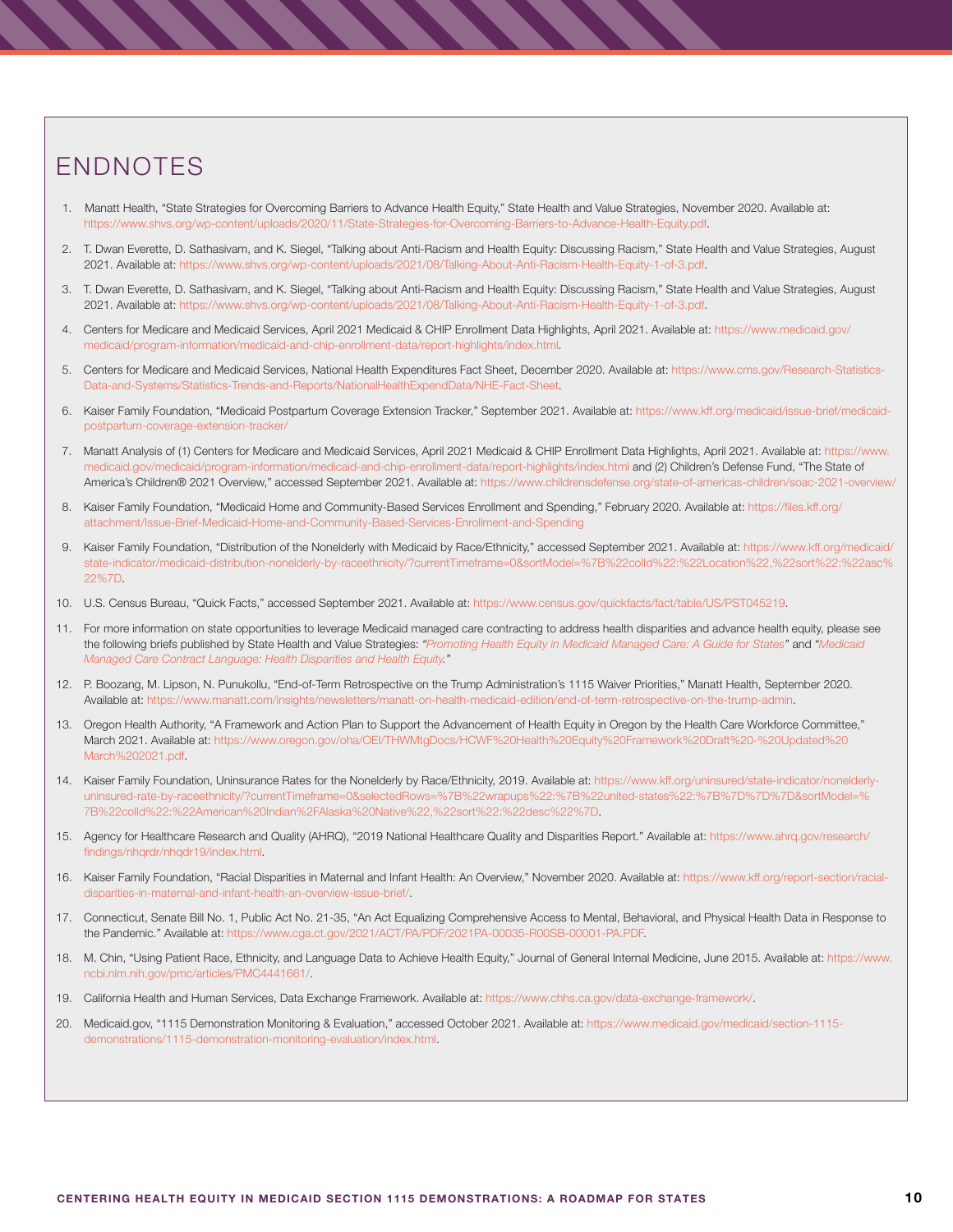# ENDNOTES

- 21. Title 42 CFR 431.424, accessed October 2021. Available at: [https://www.govinfo.gov/content/pkg/CFR-2013-title42-vol4/pdf/CFR-2013-title42-vol4](https://www.govinfo.gov/content/pkg/CFR-2013-title42-vol4/pdf/CFR-2013-title42-vol4-sec431-424.pdf) [sec431-424.pdf.](https://www.govinfo.gov/content/pkg/CFR-2013-title42-vol4/pdf/CFR-2013-title42-vol4-sec431-424.pdf)
- 22. K. McAvey and A. Reginal, "Unlocking Race and Ethnicity Data to Promote Health Equity in California: Proposals for State Action," April 2021. Available at: [https://](https://www.manatt.com/insights/white-papers/2021/unlocking-race-and-ethnicity-data-to-promote-healt) [www.manatt.com/insights/white-papers/2021/unlocking-race-and-ethnicity-data-to-promote-healt](https://www.manatt.com/insights/white-papers/2021/unlocking-race-and-ethnicity-data-to-promote-healt)
- 23. Health Affairs, "Data On Race, Ethnicity, And Language Largely Incomplete For Managed Care Plan Members," March 2017. Available at: [https://www.](https://www.healthaffairs.org/doi/full/10.1377/hlthaff.2016.1044) [healthaffairs.org/doi/full/10.1377/hlthaff.2016.1044.](https://www.healthaffairs.org/doi/full/10.1377/hlthaff.2016.1044)
- 24. L. D'Avolio, "Beyond Racial Bias: Rethinking Risk Stratification in Health Care," Health Affairs, January 2020. Available at: [https://www.healthaffairs.org/](https://www.healthaffairs.org/do/10.1377/forefront.20200109.382726/full/) [do/10.1377/forefront.20200109.382726/full/.](https://www.healthaffairs.org/do/10.1377/forefront.20200109.382726/full/)
- 25. [C. Brooks-LaSure, "My First 100 Days and Where We Go From Here: A Strategic Vision for CMS," September 2021. Available at: https://www.cms.gov/blog/my](https://www.cms.gov/blog/my-first-100-days-and-where-we-go-here-strategic-vision-cms)[first-100-days-and-where-we-go-here-strategic-vision-cms](https://www.cms.gov/blog/my-first-100-days-and-where-we-go-here-strategic-vision-cms).
- 26. Medicaid.gov, "1115 Demonstration State Monitoring & Evaluation Resources," accessed October 2021. Available at: [https://www.medicaid.gov/medicaid/](https://www.medicaid.gov/medicaid/section-1115-demonstrations/1115-demonstration-monitoring-evaluation/1115-demonstration-state-monitoring-evaluation-resources/index.html) [section-1115-demonstrations/1115-demonstration-monitoring-evaluation/1115-demonstration-state-monitoring-evaluation-resources/index.html](https://www.medicaid.gov/medicaid/section-1115-demonstrations/1115-demonstration-monitoring-evaluation/1115-demonstration-state-monitoring-evaluation-resources/index.html).